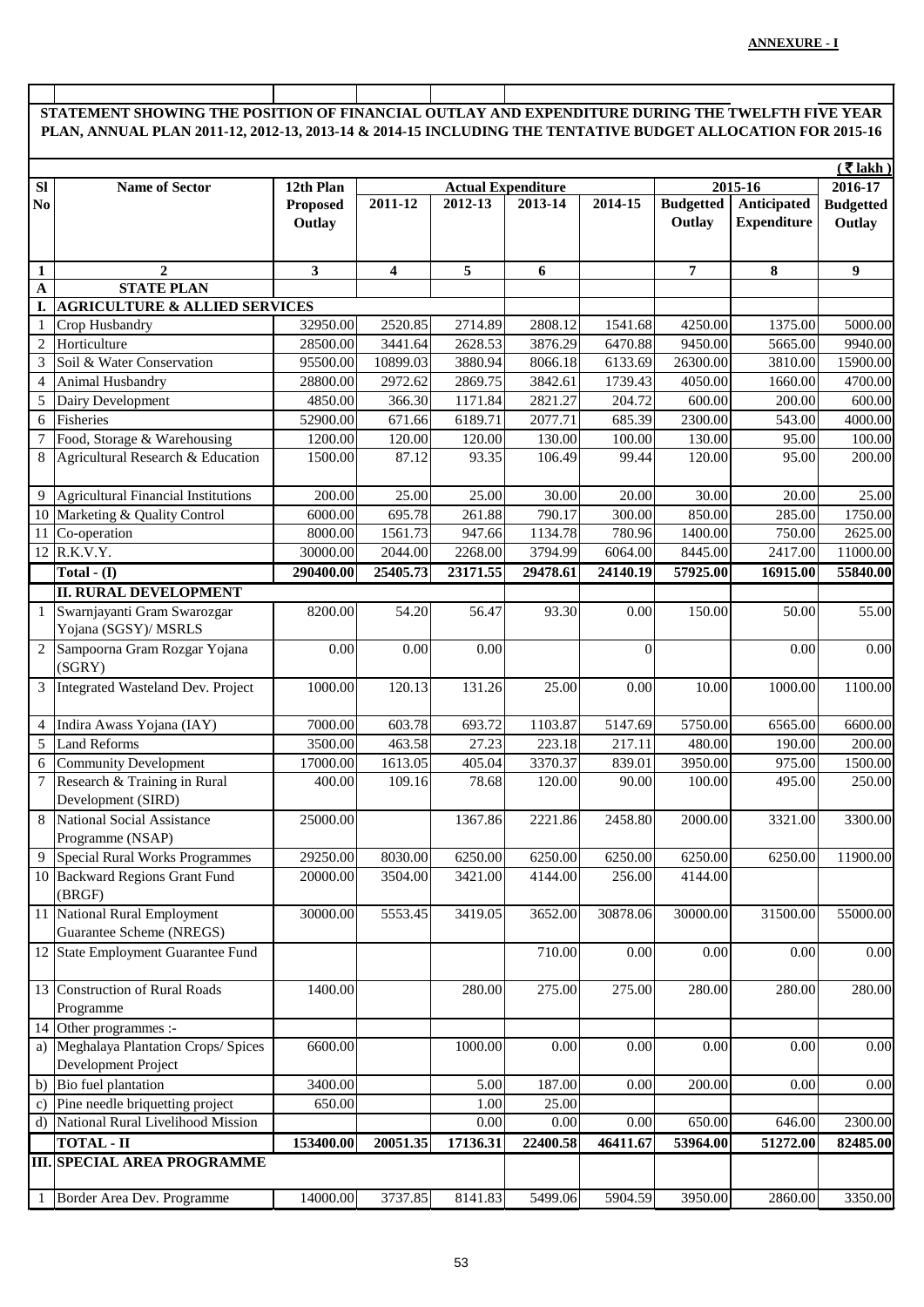| $\overline{\bf SI}$ | <b>Name of Sector</b>                           | 12th Plan           |                    | <b>Actual Expenditure</b> |                   |                    |                    | 2015-16            |                   |
|---------------------|-------------------------------------------------|---------------------|--------------------|---------------------------|-------------------|--------------------|--------------------|--------------------|-------------------|
| No                  |                                                 | <b>Proposed</b>     | 2011-12            | 2012-13                   | 2013-14           | 2014-15            | <b>Budgetted</b>   | Anticipated        | <b>Budgetted</b>  |
|                     |                                                 | Outlay              |                    |                           |                   |                    | Outlay             | <b>Expenditure</b> | Outlay            |
|                     |                                                 |                     |                    |                           |                   |                    |                    |                    |                   |
| $\mathbf{1}$        | $\overline{2}$                                  | 3                   | 4                  | 5                         | 6                 |                    | 7                  | 8                  | 9                 |
|                     | <b>TOTAL - III</b>                              | 14000.00            | 3737.85            | 8141.83                   | 5499.06           | 5904.59            | 3950.00            | 2860.00            | 3350.00           |
|                     | IV. WATER RESOURCES, IRRIGATION & FLOOD CONTROL |                     |                    |                           |                   |                    |                    |                    |                   |
| $\mathbf{1}$        | <b>Integrated Water Resource</b>                | 13000.00            | 2300.00            | 3215.00                   | 0.00              | 50.00              | 4900.00            | 45.00              | 1200.00           |
|                     | Management                                      |                     |                    |                           |                   |                    |                    |                    |                   |
| $\mathfrak{2}$      | Major & Medium Irrigation                       | 350.00              | 55.00              | 0.00                      | 0.00              | 0.00               | 60.00              | 0.00               | 100.00            |
| 3                   | Minor Irrigation                                | 76000.00            | 9655.38            | 10226.74                  | 1480.44           | 4772.63            | 11350.00           | 4290.00            | 11200.00          |
| $\overline{4}$      | Command Area Development                        | 350.00              | 55.00              | 10.00                     | 12.47             | 1.85               | 110.00             | 2.00               | 200.00            |
| 5                   | <b>Flood Control</b>                            | 2100.00             | 266.00             | 301.32                    | 500.87            | 206.68             | 2300.00            | 650.00             | 720.00            |
| 6                   | Repair, Renovation & Restoration of             | 7000.00             | 500.00             | 0.00                      | 0.00              | 252.00             | 3400.00            | 450.00             | 3500.00           |
|                     | water bodies                                    |                     |                    |                           |                   |                    |                    |                    |                   |
| $\overline{7}$      | <b>Water Harvesting</b>                         | 5000.00             | 0.00               | 0.00                      | 0.00              | 0.00               | 0.00               | $\Omega$           | $\overline{0}$    |
|                     | <b>TOTAL - IV</b>                               | 103800.00           | 12831.38           | 13753.06                  | 1993.78           | 5283.16            | 22120.00           | 5437.00            | 16920.00          |
|                     | <b>V. ENERGY</b>                                |                     |                    |                           |                   |                    |                    |                    |                   |
| 1                   | Power                                           | 363500.00           | 44363.56           | 23346.42                  | 21713.39          | 5043.50            | 9600.00            | 22410.00           | 14000.00          |
|                     | 2 Non-conventional Sources of Energy            | 2400.00             | 244.34             | 229.54                    | 150.00            | 163.81             | 400.00             | 483.00             | 825.00            |
|                     | 3 Integrated Rural Energy Programme             | 2000.00             | 220.92             | 175.00                    | 160.04            | 169.06             | 350.00             | 330.00             | 400.00            |
| $\overline{4}$      | Village electrification (MNES                   | 100.00              | 0.00               | 0.00                      | 65.00             | 0.00               | 65.00              | 590.00             | 645.00            |
|                     | special Scheme)                                 |                     |                    |                           |                   |                    |                    |                    |                   |
|                     | <b>TOTAL - V</b>                                | 368000.00           | 44828.82           | 23750.96                  | 22088.43          | 5376.37            | 10415.00           | 23813.00           | 15870.00          |
|                     | VI. INDUSTRY & MINERALS                         |                     |                    |                           |                   |                    |                    |                    |                   |
| $\overline{2}$      | Village & Small Industries                      | 5100.00<br>13000.00 | 902.68<br>1158.02  | 1314.17<br>2296.88        | 2804.43<br>988.61 | 1834.34<br>1018.06 | 2300.00<br>1000.00 | 1102.00<br>1300.00 | 1900.00           |
| 3                   | Sericulture & Weaving                           |                     |                    |                           |                   |                    | 1000.00            | 475.00             | 1830.00           |
| $\overline{4}$      | Industries (Other than V & SI)<br>Minerals      | 8800.00<br>2400.00  | 1895.13<br>1003.66 | 2386.75<br>198.06         | 4026.77<br>466.46 | 5649.17<br>294.93  | 500.00             | 285.00             | 1520.00<br>320.00 |
|                     | <b>TOTAL - VI</b>                               |                     | 4959.49            | 6195.86                   | 8286.27           | 8796.50            | 4800.00            | 3162.00            | 5570.00           |
|                     | <b>VII. TRANSPORT</b>                           | 29300.00            |                    |                           |                   |                    |                    |                    |                   |
|                     | Roads & Bridges                                 | 190000.00           | 24658.37           | 24763.44                  | 32830.38          | 35707.39           | 42890.00           | 31926.00           | 47000.00          |
| $\overline{c}$      | Road Transport                                  | 2400.00             | 300.00             | 350.00                    | 380.00            | 270.76             | 380.00             | 256.00             | 280.00            |
|                     | 3 Other Transport Services                      | 12100.00            | 1299.32            | 1427.12                   | 467.84            | 147.52             | 364.00             | 142.00             | 3155.00           |
|                     | <b>TOTAL - VII</b>                              | 204500.00           | 26257.69           | 26540.56                  | 33678.22          | 36125.67           | 43634.00           | 32324.00           | 50435.00          |
|                     | VIII. SCIENCE, TECHNOLOGY & ENVIRONMENT         |                     |                    |                           |                   |                    |                    |                    |                   |
| -1                  | Scientific Research (inclg. S&T)                | 3650.00             | 313.18             | 234.73                    | 652.59            | 241.76             | 600.00             | 237.00             | 300.00            |
| $\overline{2}$      | <b>Bio Technology</b>                           | 0.00                | $\mathbf{0}$       | 20.00                     | 200.00            | 0.00               | 200.00             | 0.00               | 75.00             |
| 3                   | GIS/ Geo Spatial Technology                     | 0.00                | $\overline{0}$     | 0.00                      | 200.00            | 100.00             | 200.00             | 720.00             | 100.00            |
| $\overline{4}$      | <b>Information Technology</b>                   | 8850.00             | 963.86             | 3460.90                   | 3265.76           | 1618.00            | 2550.00            | 70.00              | 1600.00           |
| $\overline{5}$      | Ecology & Environment                           | 1000.00             | 108.15             | 119.33                    | 127.38            | 99.02              | 130.00             | 95.00              | 100.00            |
|                     | 6 Forestry & Wildlife                           | 32600.00            | 3778.88            | 1959.41                   | 2296.68           | 2661.14            | 8000.00            | 4500.00            | 4800.00           |
|                     | <b>TOTAL - VIII</b>                             | 46100.00            | 5164.07            | 5794.37                   | 6742.41           | 4719.92            | 11680.00           | 5622.00            | 6975.00           |
|                     | IX. GENERAL ECONOMIC SERVICES                   |                     |                    |                           |                   |                    |                    |                    |                   |
| -1                  | Secretariat Economic Services                   | 60000.00            | 3951.20            | 271.21                    | 1564.59           | 613.48             | 7125.00            | 1116.00            | 2600.00           |
| $\overline{c}$      | Survey & Statistics                             | 1500.00             | 232.63             | 94.96                     | 95.55             | 76.99              | 140.00             | 76.00              | 85.00             |
| $\mathfrak{Z}$      | <b>Voluntary Action Fund</b>                    | 2500.00             | 500.00             | 500.00                    | 500.00            | 0.00               | 500.00             | 400.00             | 400.00            |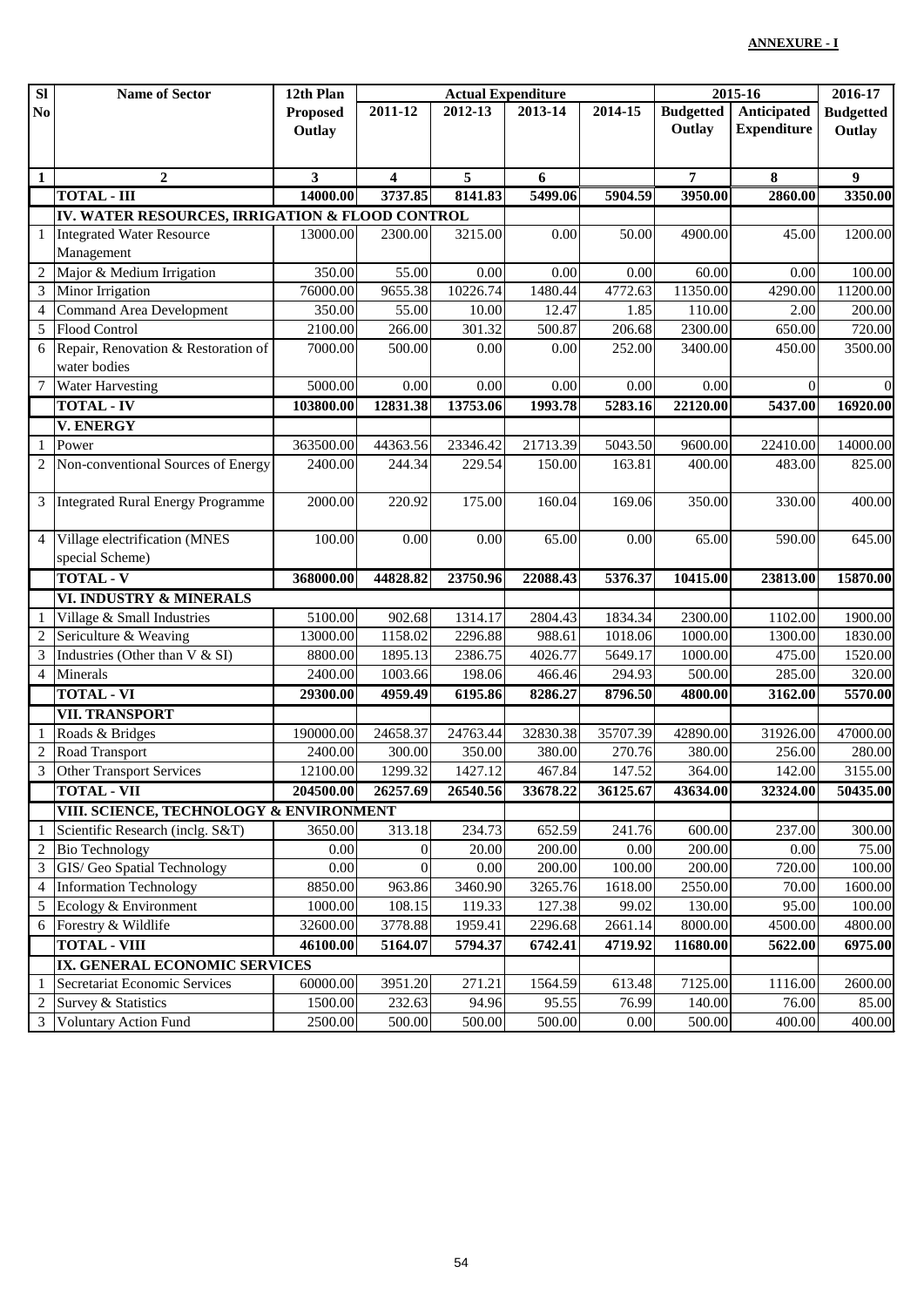| <b>Budgetted</b><br><b>Anticipated</b><br>2011-12<br>2014-15<br>2012-13<br>2013-14<br><b>Budgetted</b><br>No<br><b>Proposed</b><br><b>Expenditure</b><br>Outlay<br>Outlay<br>Outlay<br>$\overline{2}$<br>3<br>5<br>$\overline{7}$<br>8<br>9<br>$\mathbf{1}$<br>4<br>6<br>$\overline{4}$<br><b>Integrated Basin &amp; Livelihood</b><br>Dev. Programme :-<br>10000.00<br>2178.00<br>1500.00<br>1000.00<br>Programme Management<br>1000.00<br>2500.00<br>665.00<br>730.00<br>a)<br>(including District Units)<br>b) Meghalaya Livelihood and<br>0.00<br>0.00<br>0.00<br>1000.00<br>100.00<br>1610.00<br><b>Access to Market Projects</b><br>(MEGHA-LAMP)<br>Meghalaya Integrated Rural<br>75000.00<br>0.00<br>0.00<br>0.00<br>0.00<br>0.00<br>0.00<br>$\mathbf{c})$<br>Development Programme<br>(MIRDP)<br>Enterprise Development/<br>d)<br>300000.00<br>4010.00<br>3756.00<br>3000.00<br>12550.00<br>3000.00<br>500.00<br>475.00<br>Livelihood Missions.<br>Institute of Entrepreneurship<br>5000.00<br>1500.00<br>50.00<br>100.00<br>100.00<br>1000.00<br>95.00<br>f<br>300.00<br><b>Institute of Governance</b><br>5000.00<br>1500.00<br>50.00<br>100.00<br>100.00<br>500.00<br>95.00<br>100.00<br>g)<br>h)<br><b>Institute of Natural Resources</b><br>5000.00<br>500.00<br>50.00<br>0.00<br>0.00<br>0.00<br>0.00<br>0.00<br>7000.00<br>149.00<br>350.00<br>200.00<br>$\mathbf{i}$<br><b>Trade promotion/Market Assess</b><br>50.00<br>0.00<br>j)<br>Financial Inclusion Initiative for<br>17000.00<br>1500.00<br>1500.00<br>1000.00<br>500.00<br>1500.00<br>2500.00<br>550.00<br>the rural poor and SF/MF<br>k) Meghalaya State Employment<br>7000.00<br>1250.00<br>100.00<br>500.00<br>450.00<br>149.25<br>0.00<br><b>Promotion Council</b><br><b>Cross Cutting Infrastructure For</b><br>0.00<br>1400.00<br>1700.00<br>100.00<br>$\left  \right $<br>0.00<br>0.00<br>0.00<br>Missions.<br>m) Hospitality/BPO/IT/ITES/Sericult<br>0.00<br>500.00<br>0.00<br>0.00<br>0.00<br>0.00<br>0.00<br>ure/ Handloom & Handicrafts<br>etcs<br>n) Promotion of Green Economy<br>0.00<br>0.00<br>0.00<br>0.00<br>0.00<br>0.00<br>2500.00<br>o) Eco system services including<br>0.00<br>0.00<br>1100.00<br>0.00<br>0.00<br>0.00<br>0.00<br>Community led eco-system<br>Management Project<br>Community Forest Project<br>0.00<br>0.00<br>0.00<br>1100.00<br>0.00<br>0.00<br>0.00<br>p)<br>0.00<br><b>Supporting Human Capital</b><br>0.00<br>0.00<br>0.00<br>0.00<br>0.00<br>4400.00<br>q)<br><b>District Innovation Fund</b><br>350.00<br>0.00<br>0.00<br>0.00<br>0.00<br>0.00<br>0.00<br>r)<br>8700.00<br>Corpus fund for Convergence<br>0.00<br>0.00<br>0.00<br>0.00<br>0.00<br>0.00<br>s)<br>Corpus fund for CSS<br>0.00<br>0.00<br>0.00<br>0.00<br>0.00<br>0.00<br>2500.00<br>t)<br>Housing Infrastructure for livelihood<br>0.00<br>0.00<br>0.00<br>0.00<br>0.00<br>0.00<br>1000.00<br>$\mathbf{u}$<br>(homestays, weaving sheds, cow and<br>piggery sheds etc)<br><b>Institute for Community</b><br>0.00<br>0.00<br>0.00<br>0.00<br>115.00<br>0.00<br>0.00<br>V)<br>Mobilisation & Experimentation<br>w) Meghalaya Women's Empowerment<br>0.00<br>0.00<br>0.00<br>$0.00\,$<br>3500.00<br>0.00<br>$0.00\,$<br>Programme through social<br>mobilisation, financial inclusion &<br>Entrepreneurship<br>x) Seed/share capital to set up<br>0.00<br>0.00<br>0.00<br>0.00<br>1000.00<br>0.00<br>0.00<br>Meghalaya Women's Bank to lend<br>through SHG Federations<br>y) Most Livevable Village/<br>0.00<br>0.00<br>0.00<br>3500.00<br>0.00<br>0.00<br>0.00<br>Towns/Cities programme<br>Convergence under MGNREDA<br>15000.00<br>1950.00<br>0.00<br>0.00<br>0.00<br>0.00<br>0.00<br>$0.00\,$<br>6<br>15899.89<br>12763.00<br>700.00<br><b>Infrastructure Development</b><br>52000.00<br>20860.00<br>17100.00<br>475.00 | SI | <b>Name of Sector</b> | 12th Plan | <b>Actual Expenditure</b> |  |  |  | 2015-16 | 2016-17 |  |
|----------------------------------------------------------------------------------------------------------------------------------------------------------------------------------------------------------------------------------------------------------------------------------------------------------------------------------------------------------------------------------------------------------------------------------------------------------------------------------------------------------------------------------------------------------------------------------------------------------------------------------------------------------------------------------------------------------------------------------------------------------------------------------------------------------------------------------------------------------------------------------------------------------------------------------------------------------------------------------------------------------------------------------------------------------------------------------------------------------------------------------------------------------------------------------------------------------------------------------------------------------------------------------------------------------------------------------------------------------------------------------------------------------------------------------------------------------------------------------------------------------------------------------------------------------------------------------------------------------------------------------------------------------------------------------------------------------------------------------------------------------------------------------------------------------------------------------------------------------------------------------------------------------------------------------------------------------------------------------------------------------------------------------------------------------------------------------------------------------------------------------------------------------------------------------------------------------------------------------------------------------------------------------------------------------------------------------------------------------------------------------------------------------------------------------------------------------------------------------------------------------------------------------------------------------------------------------------------------------------------------------------------------------------------------------------------------------------------------------------------------------------------------------------------------------------------------------------------------------------------------------------------------------------------------------------------------------------------------------------------------------------------------------------------------------------------------------------------------------------------------------------------------------------------------------------------------------------------------------------------------------------------------------------------------------------------------------------------------------------------------------------------------------------------------------------------------------------------------------------------------------------------------------------------------------------------------------------------------------------------------------------------------------------------------------------------------------------------------------------------------------------------------------------------------------------|----|-----------------------|-----------|---------------------------|--|--|--|---------|---------|--|
|                                                                                                                                                                                                                                                                                                                                                                                                                                                                                                                                                                                                                                                                                                                                                                                                                                                                                                                                                                                                                                                                                                                                                                                                                                                                                                                                                                                                                                                                                                                                                                                                                                                                                                                                                                                                                                                                                                                                                                                                                                                                                                                                                                                                                                                                                                                                                                                                                                                                                                                                                                                                                                                                                                                                                                                                                                                                                                                                                                                                                                                                                                                                                                                                                                                                                                                                                                                                                                                                                                                                                                                                                                                                                                                                                                                                                |    |                       |           |                           |  |  |  |         |         |  |
|                                                                                                                                                                                                                                                                                                                                                                                                                                                                                                                                                                                                                                                                                                                                                                                                                                                                                                                                                                                                                                                                                                                                                                                                                                                                                                                                                                                                                                                                                                                                                                                                                                                                                                                                                                                                                                                                                                                                                                                                                                                                                                                                                                                                                                                                                                                                                                                                                                                                                                                                                                                                                                                                                                                                                                                                                                                                                                                                                                                                                                                                                                                                                                                                                                                                                                                                                                                                                                                                                                                                                                                                                                                                                                                                                                                                                |    |                       |           |                           |  |  |  |         |         |  |
|                                                                                                                                                                                                                                                                                                                                                                                                                                                                                                                                                                                                                                                                                                                                                                                                                                                                                                                                                                                                                                                                                                                                                                                                                                                                                                                                                                                                                                                                                                                                                                                                                                                                                                                                                                                                                                                                                                                                                                                                                                                                                                                                                                                                                                                                                                                                                                                                                                                                                                                                                                                                                                                                                                                                                                                                                                                                                                                                                                                                                                                                                                                                                                                                                                                                                                                                                                                                                                                                                                                                                                                                                                                                                                                                                                                                                |    |                       |           |                           |  |  |  |         |         |  |
|                                                                                                                                                                                                                                                                                                                                                                                                                                                                                                                                                                                                                                                                                                                                                                                                                                                                                                                                                                                                                                                                                                                                                                                                                                                                                                                                                                                                                                                                                                                                                                                                                                                                                                                                                                                                                                                                                                                                                                                                                                                                                                                                                                                                                                                                                                                                                                                                                                                                                                                                                                                                                                                                                                                                                                                                                                                                                                                                                                                                                                                                                                                                                                                                                                                                                                                                                                                                                                                                                                                                                                                                                                                                                                                                                                                                                |    |                       |           |                           |  |  |  |         |         |  |
|                                                                                                                                                                                                                                                                                                                                                                                                                                                                                                                                                                                                                                                                                                                                                                                                                                                                                                                                                                                                                                                                                                                                                                                                                                                                                                                                                                                                                                                                                                                                                                                                                                                                                                                                                                                                                                                                                                                                                                                                                                                                                                                                                                                                                                                                                                                                                                                                                                                                                                                                                                                                                                                                                                                                                                                                                                                                                                                                                                                                                                                                                                                                                                                                                                                                                                                                                                                                                                                                                                                                                                                                                                                                                                                                                                                                                |    |                       |           |                           |  |  |  |         |         |  |
|                                                                                                                                                                                                                                                                                                                                                                                                                                                                                                                                                                                                                                                                                                                                                                                                                                                                                                                                                                                                                                                                                                                                                                                                                                                                                                                                                                                                                                                                                                                                                                                                                                                                                                                                                                                                                                                                                                                                                                                                                                                                                                                                                                                                                                                                                                                                                                                                                                                                                                                                                                                                                                                                                                                                                                                                                                                                                                                                                                                                                                                                                                                                                                                                                                                                                                                                                                                                                                                                                                                                                                                                                                                                                                                                                                                                                |    |                       |           |                           |  |  |  |         |         |  |
|                                                                                                                                                                                                                                                                                                                                                                                                                                                                                                                                                                                                                                                                                                                                                                                                                                                                                                                                                                                                                                                                                                                                                                                                                                                                                                                                                                                                                                                                                                                                                                                                                                                                                                                                                                                                                                                                                                                                                                                                                                                                                                                                                                                                                                                                                                                                                                                                                                                                                                                                                                                                                                                                                                                                                                                                                                                                                                                                                                                                                                                                                                                                                                                                                                                                                                                                                                                                                                                                                                                                                                                                                                                                                                                                                                                                                |    |                       |           |                           |  |  |  |         |         |  |
|                                                                                                                                                                                                                                                                                                                                                                                                                                                                                                                                                                                                                                                                                                                                                                                                                                                                                                                                                                                                                                                                                                                                                                                                                                                                                                                                                                                                                                                                                                                                                                                                                                                                                                                                                                                                                                                                                                                                                                                                                                                                                                                                                                                                                                                                                                                                                                                                                                                                                                                                                                                                                                                                                                                                                                                                                                                                                                                                                                                                                                                                                                                                                                                                                                                                                                                                                                                                                                                                                                                                                                                                                                                                                                                                                                                                                |    |                       |           |                           |  |  |  |         |         |  |
|                                                                                                                                                                                                                                                                                                                                                                                                                                                                                                                                                                                                                                                                                                                                                                                                                                                                                                                                                                                                                                                                                                                                                                                                                                                                                                                                                                                                                                                                                                                                                                                                                                                                                                                                                                                                                                                                                                                                                                                                                                                                                                                                                                                                                                                                                                                                                                                                                                                                                                                                                                                                                                                                                                                                                                                                                                                                                                                                                                                                                                                                                                                                                                                                                                                                                                                                                                                                                                                                                                                                                                                                                                                                                                                                                                                                                |    |                       |           |                           |  |  |  |         |         |  |
|                                                                                                                                                                                                                                                                                                                                                                                                                                                                                                                                                                                                                                                                                                                                                                                                                                                                                                                                                                                                                                                                                                                                                                                                                                                                                                                                                                                                                                                                                                                                                                                                                                                                                                                                                                                                                                                                                                                                                                                                                                                                                                                                                                                                                                                                                                                                                                                                                                                                                                                                                                                                                                                                                                                                                                                                                                                                                                                                                                                                                                                                                                                                                                                                                                                                                                                                                                                                                                                                                                                                                                                                                                                                                                                                                                                                                |    |                       |           |                           |  |  |  |         |         |  |
|                                                                                                                                                                                                                                                                                                                                                                                                                                                                                                                                                                                                                                                                                                                                                                                                                                                                                                                                                                                                                                                                                                                                                                                                                                                                                                                                                                                                                                                                                                                                                                                                                                                                                                                                                                                                                                                                                                                                                                                                                                                                                                                                                                                                                                                                                                                                                                                                                                                                                                                                                                                                                                                                                                                                                                                                                                                                                                                                                                                                                                                                                                                                                                                                                                                                                                                                                                                                                                                                                                                                                                                                                                                                                                                                                                                                                |    |                       |           |                           |  |  |  |         |         |  |
|                                                                                                                                                                                                                                                                                                                                                                                                                                                                                                                                                                                                                                                                                                                                                                                                                                                                                                                                                                                                                                                                                                                                                                                                                                                                                                                                                                                                                                                                                                                                                                                                                                                                                                                                                                                                                                                                                                                                                                                                                                                                                                                                                                                                                                                                                                                                                                                                                                                                                                                                                                                                                                                                                                                                                                                                                                                                                                                                                                                                                                                                                                                                                                                                                                                                                                                                                                                                                                                                                                                                                                                                                                                                                                                                                                                                                |    |                       |           |                           |  |  |  |         |         |  |
|                                                                                                                                                                                                                                                                                                                                                                                                                                                                                                                                                                                                                                                                                                                                                                                                                                                                                                                                                                                                                                                                                                                                                                                                                                                                                                                                                                                                                                                                                                                                                                                                                                                                                                                                                                                                                                                                                                                                                                                                                                                                                                                                                                                                                                                                                                                                                                                                                                                                                                                                                                                                                                                                                                                                                                                                                                                                                                                                                                                                                                                                                                                                                                                                                                                                                                                                                                                                                                                                                                                                                                                                                                                                                                                                                                                                                |    |                       |           |                           |  |  |  |         |         |  |
|                                                                                                                                                                                                                                                                                                                                                                                                                                                                                                                                                                                                                                                                                                                                                                                                                                                                                                                                                                                                                                                                                                                                                                                                                                                                                                                                                                                                                                                                                                                                                                                                                                                                                                                                                                                                                                                                                                                                                                                                                                                                                                                                                                                                                                                                                                                                                                                                                                                                                                                                                                                                                                                                                                                                                                                                                                                                                                                                                                                                                                                                                                                                                                                                                                                                                                                                                                                                                                                                                                                                                                                                                                                                                                                                                                                                                |    |                       |           |                           |  |  |  |         |         |  |
|                                                                                                                                                                                                                                                                                                                                                                                                                                                                                                                                                                                                                                                                                                                                                                                                                                                                                                                                                                                                                                                                                                                                                                                                                                                                                                                                                                                                                                                                                                                                                                                                                                                                                                                                                                                                                                                                                                                                                                                                                                                                                                                                                                                                                                                                                                                                                                                                                                                                                                                                                                                                                                                                                                                                                                                                                                                                                                                                                                                                                                                                                                                                                                                                                                                                                                                                                                                                                                                                                                                                                                                                                                                                                                                                                                                                                |    |                       |           |                           |  |  |  |         |         |  |
|                                                                                                                                                                                                                                                                                                                                                                                                                                                                                                                                                                                                                                                                                                                                                                                                                                                                                                                                                                                                                                                                                                                                                                                                                                                                                                                                                                                                                                                                                                                                                                                                                                                                                                                                                                                                                                                                                                                                                                                                                                                                                                                                                                                                                                                                                                                                                                                                                                                                                                                                                                                                                                                                                                                                                                                                                                                                                                                                                                                                                                                                                                                                                                                                                                                                                                                                                                                                                                                                                                                                                                                                                                                                                                                                                                                                                |    |                       |           |                           |  |  |  |         |         |  |
|                                                                                                                                                                                                                                                                                                                                                                                                                                                                                                                                                                                                                                                                                                                                                                                                                                                                                                                                                                                                                                                                                                                                                                                                                                                                                                                                                                                                                                                                                                                                                                                                                                                                                                                                                                                                                                                                                                                                                                                                                                                                                                                                                                                                                                                                                                                                                                                                                                                                                                                                                                                                                                                                                                                                                                                                                                                                                                                                                                                                                                                                                                                                                                                                                                                                                                                                                                                                                                                                                                                                                                                                                                                                                                                                                                                                                |    |                       |           |                           |  |  |  |         |         |  |
|                                                                                                                                                                                                                                                                                                                                                                                                                                                                                                                                                                                                                                                                                                                                                                                                                                                                                                                                                                                                                                                                                                                                                                                                                                                                                                                                                                                                                                                                                                                                                                                                                                                                                                                                                                                                                                                                                                                                                                                                                                                                                                                                                                                                                                                                                                                                                                                                                                                                                                                                                                                                                                                                                                                                                                                                                                                                                                                                                                                                                                                                                                                                                                                                                                                                                                                                                                                                                                                                                                                                                                                                                                                                                                                                                                                                                |    |                       |           |                           |  |  |  |         |         |  |
|                                                                                                                                                                                                                                                                                                                                                                                                                                                                                                                                                                                                                                                                                                                                                                                                                                                                                                                                                                                                                                                                                                                                                                                                                                                                                                                                                                                                                                                                                                                                                                                                                                                                                                                                                                                                                                                                                                                                                                                                                                                                                                                                                                                                                                                                                                                                                                                                                                                                                                                                                                                                                                                                                                                                                                                                                                                                                                                                                                                                                                                                                                                                                                                                                                                                                                                                                                                                                                                                                                                                                                                                                                                                                                                                                                                                                |    |                       |           |                           |  |  |  |         |         |  |
|                                                                                                                                                                                                                                                                                                                                                                                                                                                                                                                                                                                                                                                                                                                                                                                                                                                                                                                                                                                                                                                                                                                                                                                                                                                                                                                                                                                                                                                                                                                                                                                                                                                                                                                                                                                                                                                                                                                                                                                                                                                                                                                                                                                                                                                                                                                                                                                                                                                                                                                                                                                                                                                                                                                                                                                                                                                                                                                                                                                                                                                                                                                                                                                                                                                                                                                                                                                                                                                                                                                                                                                                                                                                                                                                                                                                                |    |                       |           |                           |  |  |  |         |         |  |
|                                                                                                                                                                                                                                                                                                                                                                                                                                                                                                                                                                                                                                                                                                                                                                                                                                                                                                                                                                                                                                                                                                                                                                                                                                                                                                                                                                                                                                                                                                                                                                                                                                                                                                                                                                                                                                                                                                                                                                                                                                                                                                                                                                                                                                                                                                                                                                                                                                                                                                                                                                                                                                                                                                                                                                                                                                                                                                                                                                                                                                                                                                                                                                                                                                                                                                                                                                                                                                                                                                                                                                                                                                                                                                                                                                                                                |    |                       |           |                           |  |  |  |         |         |  |
|                                                                                                                                                                                                                                                                                                                                                                                                                                                                                                                                                                                                                                                                                                                                                                                                                                                                                                                                                                                                                                                                                                                                                                                                                                                                                                                                                                                                                                                                                                                                                                                                                                                                                                                                                                                                                                                                                                                                                                                                                                                                                                                                                                                                                                                                                                                                                                                                                                                                                                                                                                                                                                                                                                                                                                                                                                                                                                                                                                                                                                                                                                                                                                                                                                                                                                                                                                                                                                                                                                                                                                                                                                                                                                                                                                                                                |    |                       |           |                           |  |  |  |         |         |  |
|                                                                                                                                                                                                                                                                                                                                                                                                                                                                                                                                                                                                                                                                                                                                                                                                                                                                                                                                                                                                                                                                                                                                                                                                                                                                                                                                                                                                                                                                                                                                                                                                                                                                                                                                                                                                                                                                                                                                                                                                                                                                                                                                                                                                                                                                                                                                                                                                                                                                                                                                                                                                                                                                                                                                                                                                                                                                                                                                                                                                                                                                                                                                                                                                                                                                                                                                                                                                                                                                                                                                                                                                                                                                                                                                                                                                                |    |                       |           |                           |  |  |  |         |         |  |
|                                                                                                                                                                                                                                                                                                                                                                                                                                                                                                                                                                                                                                                                                                                                                                                                                                                                                                                                                                                                                                                                                                                                                                                                                                                                                                                                                                                                                                                                                                                                                                                                                                                                                                                                                                                                                                                                                                                                                                                                                                                                                                                                                                                                                                                                                                                                                                                                                                                                                                                                                                                                                                                                                                                                                                                                                                                                                                                                                                                                                                                                                                                                                                                                                                                                                                                                                                                                                                                                                                                                                                                                                                                                                                                                                                                                                |    |                       |           |                           |  |  |  |         |         |  |
|                                                                                                                                                                                                                                                                                                                                                                                                                                                                                                                                                                                                                                                                                                                                                                                                                                                                                                                                                                                                                                                                                                                                                                                                                                                                                                                                                                                                                                                                                                                                                                                                                                                                                                                                                                                                                                                                                                                                                                                                                                                                                                                                                                                                                                                                                                                                                                                                                                                                                                                                                                                                                                                                                                                                                                                                                                                                                                                                                                                                                                                                                                                                                                                                                                                                                                                                                                                                                                                                                                                                                                                                                                                                                                                                                                                                                |    |                       |           |                           |  |  |  |         |         |  |
|                                                                                                                                                                                                                                                                                                                                                                                                                                                                                                                                                                                                                                                                                                                                                                                                                                                                                                                                                                                                                                                                                                                                                                                                                                                                                                                                                                                                                                                                                                                                                                                                                                                                                                                                                                                                                                                                                                                                                                                                                                                                                                                                                                                                                                                                                                                                                                                                                                                                                                                                                                                                                                                                                                                                                                                                                                                                                                                                                                                                                                                                                                                                                                                                                                                                                                                                                                                                                                                                                                                                                                                                                                                                                                                                                                                                                |    |                       |           |                           |  |  |  |         |         |  |
|                                                                                                                                                                                                                                                                                                                                                                                                                                                                                                                                                                                                                                                                                                                                                                                                                                                                                                                                                                                                                                                                                                                                                                                                                                                                                                                                                                                                                                                                                                                                                                                                                                                                                                                                                                                                                                                                                                                                                                                                                                                                                                                                                                                                                                                                                                                                                                                                                                                                                                                                                                                                                                                                                                                                                                                                                                                                                                                                                                                                                                                                                                                                                                                                                                                                                                                                                                                                                                                                                                                                                                                                                                                                                                                                                                                                                |    |                       |           |                           |  |  |  |         |         |  |
|                                                                                                                                                                                                                                                                                                                                                                                                                                                                                                                                                                                                                                                                                                                                                                                                                                                                                                                                                                                                                                                                                                                                                                                                                                                                                                                                                                                                                                                                                                                                                                                                                                                                                                                                                                                                                                                                                                                                                                                                                                                                                                                                                                                                                                                                                                                                                                                                                                                                                                                                                                                                                                                                                                                                                                                                                                                                                                                                                                                                                                                                                                                                                                                                                                                                                                                                                                                                                                                                                                                                                                                                                                                                                                                                                                                                                |    |                       |           |                           |  |  |  |         |         |  |
|                                                                                                                                                                                                                                                                                                                                                                                                                                                                                                                                                                                                                                                                                                                                                                                                                                                                                                                                                                                                                                                                                                                                                                                                                                                                                                                                                                                                                                                                                                                                                                                                                                                                                                                                                                                                                                                                                                                                                                                                                                                                                                                                                                                                                                                                                                                                                                                                                                                                                                                                                                                                                                                                                                                                                                                                                                                                                                                                                                                                                                                                                                                                                                                                                                                                                                                                                                                                                                                                                                                                                                                                                                                                                                                                                                                                                |    |                       |           |                           |  |  |  |         |         |  |
|                                                                                                                                                                                                                                                                                                                                                                                                                                                                                                                                                                                                                                                                                                                                                                                                                                                                                                                                                                                                                                                                                                                                                                                                                                                                                                                                                                                                                                                                                                                                                                                                                                                                                                                                                                                                                                                                                                                                                                                                                                                                                                                                                                                                                                                                                                                                                                                                                                                                                                                                                                                                                                                                                                                                                                                                                                                                                                                                                                                                                                                                                                                                                                                                                                                                                                                                                                                                                                                                                                                                                                                                                                                                                                                                                                                                                |    |                       |           |                           |  |  |  |         |         |  |
|                                                                                                                                                                                                                                                                                                                                                                                                                                                                                                                                                                                                                                                                                                                                                                                                                                                                                                                                                                                                                                                                                                                                                                                                                                                                                                                                                                                                                                                                                                                                                                                                                                                                                                                                                                                                                                                                                                                                                                                                                                                                                                                                                                                                                                                                                                                                                                                                                                                                                                                                                                                                                                                                                                                                                                                                                                                                                                                                                                                                                                                                                                                                                                                                                                                                                                                                                                                                                                                                                                                                                                                                                                                                                                                                                                                                                |    |                       |           |                           |  |  |  |         |         |  |
|                                                                                                                                                                                                                                                                                                                                                                                                                                                                                                                                                                                                                                                                                                                                                                                                                                                                                                                                                                                                                                                                                                                                                                                                                                                                                                                                                                                                                                                                                                                                                                                                                                                                                                                                                                                                                                                                                                                                                                                                                                                                                                                                                                                                                                                                                                                                                                                                                                                                                                                                                                                                                                                                                                                                                                                                                                                                                                                                                                                                                                                                                                                                                                                                                                                                                                                                                                                                                                                                                                                                                                                                                                                                                                                                                                                                                |    |                       |           |                           |  |  |  |         |         |  |
|                                                                                                                                                                                                                                                                                                                                                                                                                                                                                                                                                                                                                                                                                                                                                                                                                                                                                                                                                                                                                                                                                                                                                                                                                                                                                                                                                                                                                                                                                                                                                                                                                                                                                                                                                                                                                                                                                                                                                                                                                                                                                                                                                                                                                                                                                                                                                                                                                                                                                                                                                                                                                                                                                                                                                                                                                                                                                                                                                                                                                                                                                                                                                                                                                                                                                                                                                                                                                                                                                                                                                                                                                                                                                                                                                                                                                |    |                       |           |                           |  |  |  |         |         |  |
|                                                                                                                                                                                                                                                                                                                                                                                                                                                                                                                                                                                                                                                                                                                                                                                                                                                                                                                                                                                                                                                                                                                                                                                                                                                                                                                                                                                                                                                                                                                                                                                                                                                                                                                                                                                                                                                                                                                                                                                                                                                                                                                                                                                                                                                                                                                                                                                                                                                                                                                                                                                                                                                                                                                                                                                                                                                                                                                                                                                                                                                                                                                                                                                                                                                                                                                                                                                                                                                                                                                                                                                                                                                                                                                                                                                                                |    |                       |           |                           |  |  |  |         |         |  |
|                                                                                                                                                                                                                                                                                                                                                                                                                                                                                                                                                                                                                                                                                                                                                                                                                                                                                                                                                                                                                                                                                                                                                                                                                                                                                                                                                                                                                                                                                                                                                                                                                                                                                                                                                                                                                                                                                                                                                                                                                                                                                                                                                                                                                                                                                                                                                                                                                                                                                                                                                                                                                                                                                                                                                                                                                                                                                                                                                                                                                                                                                                                                                                                                                                                                                                                                                                                                                                                                                                                                                                                                                                                                                                                                                                                                                |    |                       |           |                           |  |  |  |         |         |  |
|                                                                                                                                                                                                                                                                                                                                                                                                                                                                                                                                                                                                                                                                                                                                                                                                                                                                                                                                                                                                                                                                                                                                                                                                                                                                                                                                                                                                                                                                                                                                                                                                                                                                                                                                                                                                                                                                                                                                                                                                                                                                                                                                                                                                                                                                                                                                                                                                                                                                                                                                                                                                                                                                                                                                                                                                                                                                                                                                                                                                                                                                                                                                                                                                                                                                                                                                                                                                                                                                                                                                                                                                                                                                                                                                                                                                                |    |                       |           |                           |  |  |  |         |         |  |
|                                                                                                                                                                                                                                                                                                                                                                                                                                                                                                                                                                                                                                                                                                                                                                                                                                                                                                                                                                                                                                                                                                                                                                                                                                                                                                                                                                                                                                                                                                                                                                                                                                                                                                                                                                                                                                                                                                                                                                                                                                                                                                                                                                                                                                                                                                                                                                                                                                                                                                                                                                                                                                                                                                                                                                                                                                                                                                                                                                                                                                                                                                                                                                                                                                                                                                                                                                                                                                                                                                                                                                                                                                                                                                                                                                                                                |    |                       |           |                           |  |  |  |         |         |  |
|                                                                                                                                                                                                                                                                                                                                                                                                                                                                                                                                                                                                                                                                                                                                                                                                                                                                                                                                                                                                                                                                                                                                                                                                                                                                                                                                                                                                                                                                                                                                                                                                                                                                                                                                                                                                                                                                                                                                                                                                                                                                                                                                                                                                                                                                                                                                                                                                                                                                                                                                                                                                                                                                                                                                                                                                                                                                                                                                                                                                                                                                                                                                                                                                                                                                                                                                                                                                                                                                                                                                                                                                                                                                                                                                                                                                                |    |                       |           |                           |  |  |  |         |         |  |
|                                                                                                                                                                                                                                                                                                                                                                                                                                                                                                                                                                                                                                                                                                                                                                                                                                                                                                                                                                                                                                                                                                                                                                                                                                                                                                                                                                                                                                                                                                                                                                                                                                                                                                                                                                                                                                                                                                                                                                                                                                                                                                                                                                                                                                                                                                                                                                                                                                                                                                                                                                                                                                                                                                                                                                                                                                                                                                                                                                                                                                                                                                                                                                                                                                                                                                                                                                                                                                                                                                                                                                                                                                                                                                                                                                                                                |    |                       |           |                           |  |  |  |         |         |  |
|                                                                                                                                                                                                                                                                                                                                                                                                                                                                                                                                                                                                                                                                                                                                                                                                                                                                                                                                                                                                                                                                                                                                                                                                                                                                                                                                                                                                                                                                                                                                                                                                                                                                                                                                                                                                                                                                                                                                                                                                                                                                                                                                                                                                                                                                                                                                                                                                                                                                                                                                                                                                                                                                                                                                                                                                                                                                                                                                                                                                                                                                                                                                                                                                                                                                                                                                                                                                                                                                                                                                                                                                                                                                                                                                                                                                                |    |                       |           |                           |  |  |  |         |         |  |
|                                                                                                                                                                                                                                                                                                                                                                                                                                                                                                                                                                                                                                                                                                                                                                                                                                                                                                                                                                                                                                                                                                                                                                                                                                                                                                                                                                                                                                                                                                                                                                                                                                                                                                                                                                                                                                                                                                                                                                                                                                                                                                                                                                                                                                                                                                                                                                                                                                                                                                                                                                                                                                                                                                                                                                                                                                                                                                                                                                                                                                                                                                                                                                                                                                                                                                                                                                                                                                                                                                                                                                                                                                                                                                                                                                                                                |    |                       |           |                           |  |  |  |         |         |  |
|                                                                                                                                                                                                                                                                                                                                                                                                                                                                                                                                                                                                                                                                                                                                                                                                                                                                                                                                                                                                                                                                                                                                                                                                                                                                                                                                                                                                                                                                                                                                                                                                                                                                                                                                                                                                                                                                                                                                                                                                                                                                                                                                                                                                                                                                                                                                                                                                                                                                                                                                                                                                                                                                                                                                                                                                                                                                                                                                                                                                                                                                                                                                                                                                                                                                                                                                                                                                                                                                                                                                                                                                                                                                                                                                                                                                                |    |                       |           |                           |  |  |  |         |         |  |
|                                                                                                                                                                                                                                                                                                                                                                                                                                                                                                                                                                                                                                                                                                                                                                                                                                                                                                                                                                                                                                                                                                                                                                                                                                                                                                                                                                                                                                                                                                                                                                                                                                                                                                                                                                                                                                                                                                                                                                                                                                                                                                                                                                                                                                                                                                                                                                                                                                                                                                                                                                                                                                                                                                                                                                                                                                                                                                                                                                                                                                                                                                                                                                                                                                                                                                                                                                                                                                                                                                                                                                                                                                                                                                                                                                                                                |    |                       |           |                           |  |  |  |         |         |  |
|                                                                                                                                                                                                                                                                                                                                                                                                                                                                                                                                                                                                                                                                                                                                                                                                                                                                                                                                                                                                                                                                                                                                                                                                                                                                                                                                                                                                                                                                                                                                                                                                                                                                                                                                                                                                                                                                                                                                                                                                                                                                                                                                                                                                                                                                                                                                                                                                                                                                                                                                                                                                                                                                                                                                                                                                                                                                                                                                                                                                                                                                                                                                                                                                                                                                                                                                                                                                                                                                                                                                                                                                                                                                                                                                                                                                                |    |                       |           |                           |  |  |  |         |         |  |
|                                                                                                                                                                                                                                                                                                                                                                                                                                                                                                                                                                                                                                                                                                                                                                                                                                                                                                                                                                                                                                                                                                                                                                                                                                                                                                                                                                                                                                                                                                                                                                                                                                                                                                                                                                                                                                                                                                                                                                                                                                                                                                                                                                                                                                                                                                                                                                                                                                                                                                                                                                                                                                                                                                                                                                                                                                                                                                                                                                                                                                                                                                                                                                                                                                                                                                                                                                                                                                                                                                                                                                                                                                                                                                                                                                                                                |    |                       |           |                           |  |  |  |         |         |  |
|                                                                                                                                                                                                                                                                                                                                                                                                                                                                                                                                                                                                                                                                                                                                                                                                                                                                                                                                                                                                                                                                                                                                                                                                                                                                                                                                                                                                                                                                                                                                                                                                                                                                                                                                                                                                                                                                                                                                                                                                                                                                                                                                                                                                                                                                                                                                                                                                                                                                                                                                                                                                                                                                                                                                                                                                                                                                                                                                                                                                                                                                                                                                                                                                                                                                                                                                                                                                                                                                                                                                                                                                                                                                                                                                                                                                                |    |                       |           |                           |  |  |  |         |         |  |
|                                                                                                                                                                                                                                                                                                                                                                                                                                                                                                                                                                                                                                                                                                                                                                                                                                                                                                                                                                                                                                                                                                                                                                                                                                                                                                                                                                                                                                                                                                                                                                                                                                                                                                                                                                                                                                                                                                                                                                                                                                                                                                                                                                                                                                                                                                                                                                                                                                                                                                                                                                                                                                                                                                                                                                                                                                                                                                                                                                                                                                                                                                                                                                                                                                                                                                                                                                                                                                                                                                                                                                                                                                                                                                                                                                                                                |    |                       |           |                           |  |  |  |         |         |  |
|                                                                                                                                                                                                                                                                                                                                                                                                                                                                                                                                                                                                                                                                                                                                                                                                                                                                                                                                                                                                                                                                                                                                                                                                                                                                                                                                                                                                                                                                                                                                                                                                                                                                                                                                                                                                                                                                                                                                                                                                                                                                                                                                                                                                                                                                                                                                                                                                                                                                                                                                                                                                                                                                                                                                                                                                                                                                                                                                                                                                                                                                                                                                                                                                                                                                                                                                                                                                                                                                                                                                                                                                                                                                                                                                                                                                                |    |                       |           |                           |  |  |  |         |         |  |
|                                                                                                                                                                                                                                                                                                                                                                                                                                                                                                                                                                                                                                                                                                                                                                                                                                                                                                                                                                                                                                                                                                                                                                                                                                                                                                                                                                                                                                                                                                                                                                                                                                                                                                                                                                                                                                                                                                                                                                                                                                                                                                                                                                                                                                                                                                                                                                                                                                                                                                                                                                                                                                                                                                                                                                                                                                                                                                                                                                                                                                                                                                                                                                                                                                                                                                                                                                                                                                                                                                                                                                                                                                                                                                                                                                                                                |    |                       |           |                           |  |  |  |         |         |  |
|                                                                                                                                                                                                                                                                                                                                                                                                                                                                                                                                                                                                                                                                                                                                                                                                                                                                                                                                                                                                                                                                                                                                                                                                                                                                                                                                                                                                                                                                                                                                                                                                                                                                                                                                                                                                                                                                                                                                                                                                                                                                                                                                                                                                                                                                                                                                                                                                                                                                                                                                                                                                                                                                                                                                                                                                                                                                                                                                                                                                                                                                                                                                                                                                                                                                                                                                                                                                                                                                                                                                                                                                                                                                                                                                                                                                                |    |                       |           |                           |  |  |  |         |         |  |
|                                                                                                                                                                                                                                                                                                                                                                                                                                                                                                                                                                                                                                                                                                                                                                                                                                                                                                                                                                                                                                                                                                                                                                                                                                                                                                                                                                                                                                                                                                                                                                                                                                                                                                                                                                                                                                                                                                                                                                                                                                                                                                                                                                                                                                                                                                                                                                                                                                                                                                                                                                                                                                                                                                                                                                                                                                                                                                                                                                                                                                                                                                                                                                                                                                                                                                                                                                                                                                                                                                                                                                                                                                                                                                                                                                                                                |    |                       |           |                           |  |  |  |         |         |  |
|                                                                                                                                                                                                                                                                                                                                                                                                                                                                                                                                                                                                                                                                                                                                                                                                                                                                                                                                                                                                                                                                                                                                                                                                                                                                                                                                                                                                                                                                                                                                                                                                                                                                                                                                                                                                                                                                                                                                                                                                                                                                                                                                                                                                                                                                                                                                                                                                                                                                                                                                                                                                                                                                                                                                                                                                                                                                                                                                                                                                                                                                                                                                                                                                                                                                                                                                                                                                                                                                                                                                                                                                                                                                                                                                                                                                                |    |                       |           |                           |  |  |  |         |         |  |
|                                                                                                                                                                                                                                                                                                                                                                                                                                                                                                                                                                                                                                                                                                                                                                                                                                                                                                                                                                                                                                                                                                                                                                                                                                                                                                                                                                                                                                                                                                                                                                                                                                                                                                                                                                                                                                                                                                                                                                                                                                                                                                                                                                                                                                                                                                                                                                                                                                                                                                                                                                                                                                                                                                                                                                                                                                                                                                                                                                                                                                                                                                                                                                                                                                                                                                                                                                                                                                                                                                                                                                                                                                                                                                                                                                                                                |    |                       |           |                           |  |  |  |         |         |  |
|                                                                                                                                                                                                                                                                                                                                                                                                                                                                                                                                                                                                                                                                                                                                                                                                                                                                                                                                                                                                                                                                                                                                                                                                                                                                                                                                                                                                                                                                                                                                                                                                                                                                                                                                                                                                                                                                                                                                                                                                                                                                                                                                                                                                                                                                                                                                                                                                                                                                                                                                                                                                                                                                                                                                                                                                                                                                                                                                                                                                                                                                                                                                                                                                                                                                                                                                                                                                                                                                                                                                                                                                                                                                                                                                                                                                                |    |                       |           |                           |  |  |  |         |         |  |
|                                                                                                                                                                                                                                                                                                                                                                                                                                                                                                                                                                                                                                                                                                                                                                                                                                                                                                                                                                                                                                                                                                                                                                                                                                                                                                                                                                                                                                                                                                                                                                                                                                                                                                                                                                                                                                                                                                                                                                                                                                                                                                                                                                                                                                                                                                                                                                                                                                                                                                                                                                                                                                                                                                                                                                                                                                                                                                                                                                                                                                                                                                                                                                                                                                                                                                                                                                                                                                                                                                                                                                                                                                                                                                                                                                                                                |    |                       |           |                           |  |  |  |         |         |  |
|                                                                                                                                                                                                                                                                                                                                                                                                                                                                                                                                                                                                                                                                                                                                                                                                                                                                                                                                                                                                                                                                                                                                                                                                                                                                                                                                                                                                                                                                                                                                                                                                                                                                                                                                                                                                                                                                                                                                                                                                                                                                                                                                                                                                                                                                                                                                                                                                                                                                                                                                                                                                                                                                                                                                                                                                                                                                                                                                                                                                                                                                                                                                                                                                                                                                                                                                                                                                                                                                                                                                                                                                                                                                                                                                                                                                                |    |                       |           |                           |  |  |  |         |         |  |
|                                                                                                                                                                                                                                                                                                                                                                                                                                                                                                                                                                                                                                                                                                                                                                                                                                                                                                                                                                                                                                                                                                                                                                                                                                                                                                                                                                                                                                                                                                                                                                                                                                                                                                                                                                                                                                                                                                                                                                                                                                                                                                                                                                                                                                                                                                                                                                                                                                                                                                                                                                                                                                                                                                                                                                                                                                                                                                                                                                                                                                                                                                                                                                                                                                                                                                                                                                                                                                                                                                                                                                                                                                                                                                                                                                                                                |    |                       |           |                           |  |  |  |         |         |  |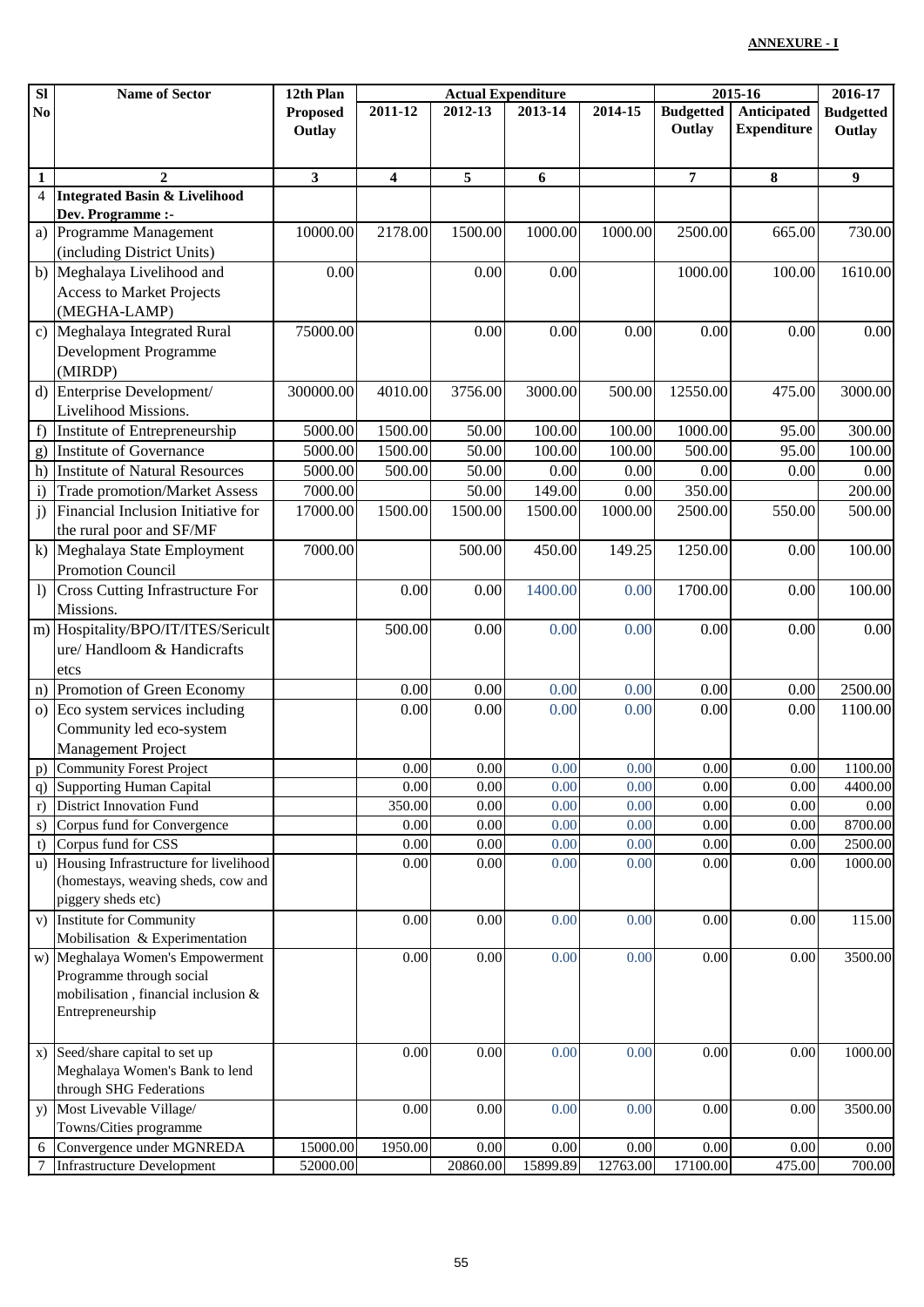| <b>SI</b>      | <b>Name of Sector</b>                                                                                                                                                               | 12th Plan                 |          | <b>Actual Expenditure</b> |          | 2015-16  |                            | 2016-17                           |                            |
|----------------|-------------------------------------------------------------------------------------------------------------------------------------------------------------------------------------|---------------------------|----------|---------------------------|----------|----------|----------------------------|-----------------------------------|----------------------------|
| No             |                                                                                                                                                                                     | <b>Proposed</b><br>Outlay | 2011-12  | 2012-13                   | 2013-14  | 2014-15  | <b>Budgetted</b><br>Outlay | Anticipated<br><b>Expenditure</b> | <b>Budgetted</b><br>Outlay |
| $\mathbf{1}$   | $\mathbf{2}$                                                                                                                                                                        | 3                         | 4        | 5                         | 6        |          | 7                          | 8                                 | 9                          |
|                | (a) High Speed data network through<br>Optical fibre network to reach out to<br>all 39 blocks to improve the quality<br>of education & promotion of<br>enterprise based on internet |                           | 0.00     | 0.00                      | 0.00     | 0.00     | 0.00                       | 0.00                              | 3685.00                    |
|                | (b) Infrastructure Services                                                                                                                                                         |                           |          |                           |          |          |                            |                                   | 100.00                     |
| 8              | Livelihood Improvement Project for<br>the Himalayas                                                                                                                                 | 0.00                      | 3100.00  | 445.00                    | 0.00     | 0.00     | 0.00                       | 0.00                              | 0.00                       |
| $\overline{9}$ | Tourism                                                                                                                                                                             | 15000.00                  | 1831.43  | 1716.13                   | 2361.24  | 1368.02  | 2400.00                    | 1330.00                           | 3560.00                    |
|                | 10 Infrastructure Development Finance                                                                                                                                               |                           |          |                           | 1000.00  | 0.00     | 1500.00                    | 0.00                              | 0.00                       |
| 11             | Civil Supplies                                                                                                                                                                      | 850.00                    | 149.68   | 102.80                    | 105.11   | 791.78   | 130.00                     | 7070.00                           | 8500.00                    |
| 12             | Aid to District Councils                                                                                                                                                            | 2800.00                   | 217.00   | 0.00                      | 113.06   | 0.00     | 550.00                     | 285.00                            | 10000.00                   |
| 13             | Weights & Measures                                                                                                                                                                  | 550.00                    | 73.51    | 48.90                     | 56.90    | 52.69    | 80.00                      | 67.00                             | 70.00                      |
|                | <b>TOTAL - IX</b>                                                                                                                                                                   | 581200.00                 | 24043.45 | 31495.00                  | 29395.34 | 18515.21 | 52875.00                   | 12799.00                          | 65755.00                   |
|                | <b>X. SOCIAL SERVICES</b>                                                                                                                                                           |                           |          |                           |          |          |                            |                                   |                            |
|                | <b>General Education</b>                                                                                                                                                            | 300000.00                 | 21918.94 | 14095.30                  | 18764.44 | 46793.77 | 41360.00                   | 44525.00                          | 65700.00                   |
| $\sqrt{2}$     | <b>Technical Education</b>                                                                                                                                                          | 10000.00                  | 900.34   | 210.39                    | 6708.44  | 180.92   | 700.00                     | 480.00                            | 2000.00                    |
| 3              | Sports & Youth Services                                                                                                                                                             | 17000.00                  | 2142.82  | 6615.53                   | 3367.07  | 3243.39  | 4085.00                    | 2396.00                           | 4090.00                    |
| $\overline{4}$ | Art & Culture                                                                                                                                                                       | 18000.00                  | 3042.22  | 1279.15                   | 4203.79  | 1952.67  | 3000.00                    | 954.00                            | 1300.00                    |
|                | <b>Sub-Total (Education)</b>                                                                                                                                                        | 345000.00                 | 28004.32 | 22200.37                  | 33043.74 | 52170.75 | 49145.00                   | 48355.00                          | 73090.00                   |